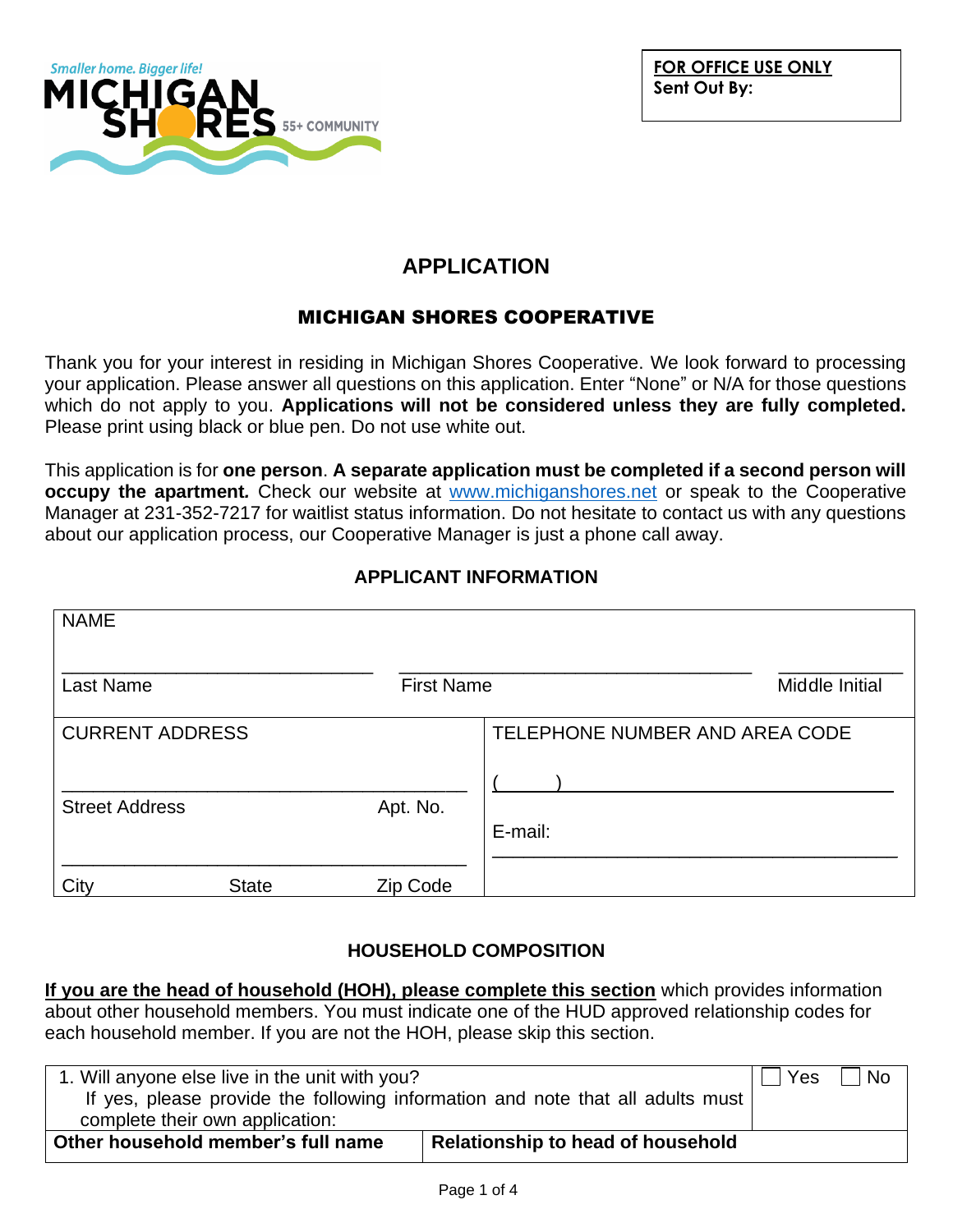| l Child<br>Co-head/Spouse<br>Other adult<br>Foster adult/child<br>Live-in aide (Live-in aides must be approved before move in) |
|--------------------------------------------------------------------------------------------------------------------------------|
| None of the above                                                                                                              |

## **HOUSING INFORMATION**

|                                                                                                                                                                                                                                                                                                                                                                                                                                                                                                                   | Yes | <b>No</b> |
|-------------------------------------------------------------------------------------------------------------------------------------------------------------------------------------------------------------------------------------------------------------------------------------------------------------------------------------------------------------------------------------------------------------------------------------------------------------------------------------------------------------------|-----|-----------|
| 2. Michigan Shores Co-op has come to be a healthier and safer environment to live in<br>by becoming 100% smoke free. Smoking is not allowed within the individual<br>apartments, the common areas, and within 25 feet of the building. This includes<br>Electronic Cigarettes. Do you acknowledge that you are aware of this smoke free<br>policy?                                                                                                                                                                |     |           |
|                                                                                                                                                                                                                                                                                                                                                                                                                                                                                                                   | Yes | No.       |
| 3. The Controlled Substances Act prohibits all forms of marijuana use, therefore, the<br>use of medical or recreational marijuana is illegal under federal law even if it is<br>permitted under state law and is not allowed on the Michigan Shores property. Do<br>you acknowledge that you are aware of this zero-tolerance marijuana use policy,<br>and agree that you, your guests, and service providers hired by you will abide by<br>this policy?                                                          |     |           |
|                                                                                                                                                                                                                                                                                                                                                                                                                                                                                                                   | Yes | No        |
| 4. Do you understand that failure to comply with the smoking and marijuana<br>policies may result in termination of tenancy?                                                                                                                                                                                                                                                                                                                                                                                      |     |           |
|                                                                                                                                                                                                                                                                                                                                                                                                                                                                                                                   | Yes | No        |
| 5. The management and property staff do not provide, nor has the authority to<br>provide, any personal care or personal supervision services. All care and<br>supervision services must be provided by the resident or aides supervised by the<br>resident or the resident's representative(s). Michigan Shores Cooperative does<br>not provide assistance with personal activities or daily living. Are you able to meet<br>all the obligations of tenancy with or without assistance from outside the building? | Yes | No        |
| 6. Legally, do you need permission of another person (i.e. court appointed<br>guardian) to make leasing or financial decisions?<br>If yes, please provide her/his contact information:                                                                                                                                                                                                                                                                                                                            |     |           |
| <b>Example 2</b> Phone number: (<br>Name:                                                                                                                                                                                                                                                                                                                                                                                                                                                                         | Yes | No.       |

## **LANDLORD INFORMATION**

| Do you currently own a home?               | Yes<br><b>Nc</b> |
|--------------------------------------------|------------------|
| Will Michigan Shores be your primary home? | <b>N</b><br>Yes  |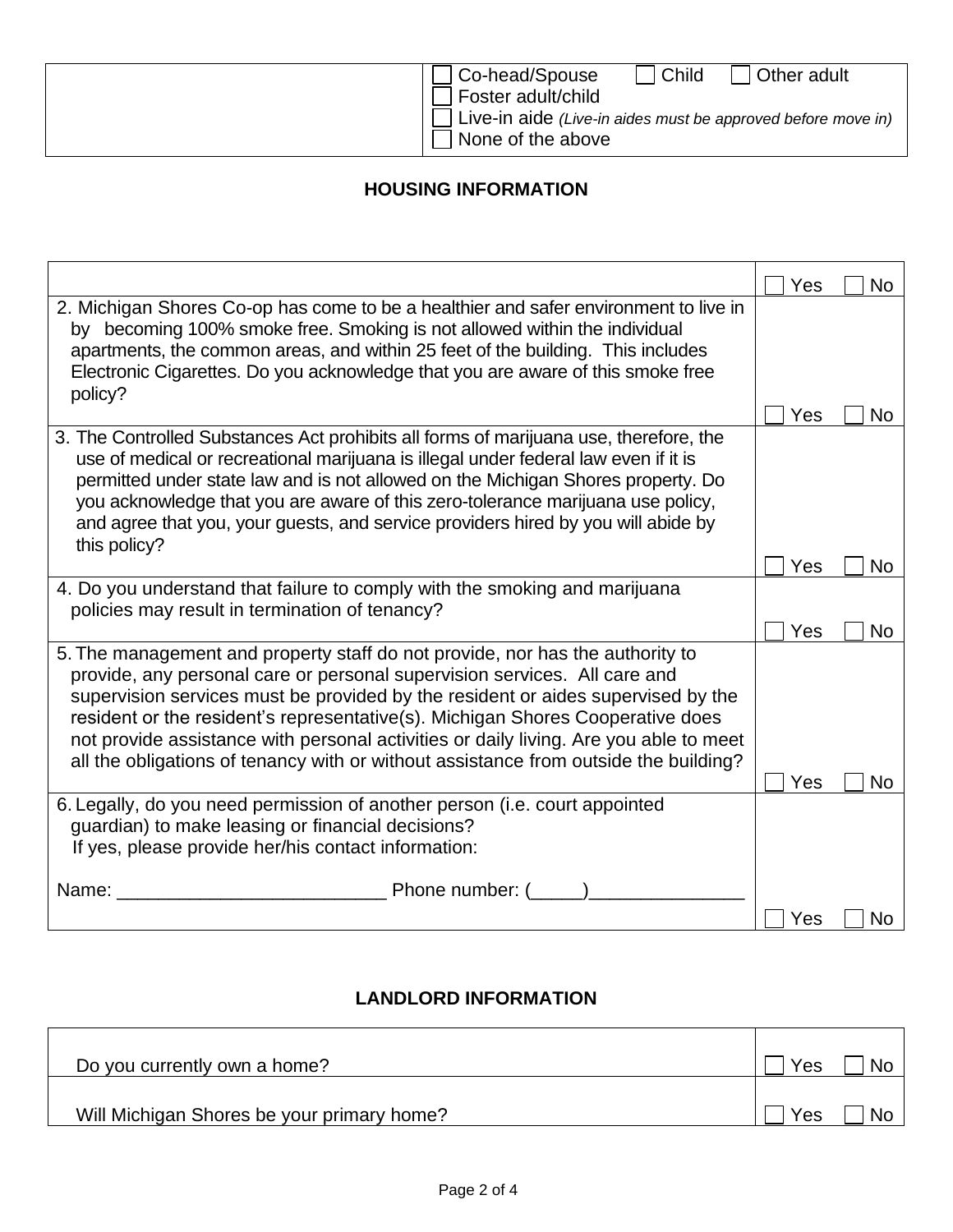#### **PETS & ASSISTANCE/COMPANION ANIMALS**

Please review the Rules for Animal Ownership. They are available upon request. The presence of any animal must be approved before the animal is allowed to be kept in the unit. **Please note that only one four-legged, warm-blooded, domesticated animal is allowed per apartment as a pet. Accommodations can be made for assistance animals. Pets and assistance animals must be approved before they are allowed to live in the unit.** 

| 7. Do you plan to keep an animal in your apartment? Michigan Shores allows one<br>pet per unit. | Yes<br>No                       |               |  |
|-------------------------------------------------------------------------------------------------|---------------------------------|---------------|--|
| 8. If yes, please provide the following information:                                            |                                 |               |  |
| <b>ANIMAL TYPE</b><br>(dog, cat, turtle, etc.)                                                  | <b>BREED</b><br>(if applicable) | <b>WEIGHT</b> |  |
|                                                                                                 |                                 |               |  |
|                                                                                                 |                                 |               |  |

#### **PARKING**

| 9. This building offers one parking space per member. Any additional vehicles will |                |           |
|------------------------------------------------------------------------------------|----------------|-----------|
| have to park outside the garage. Do you require an extra parking space?            | $ \bigcap$ Yes | $\Box$ No |

#### **APPLICANT SIGNATURE AND CERTIFICATION**

I understand the information in this application will be used to determine eligibility for a unit and that this information will be checked. I understand that any false information may make me ineligible for a unit.

I certify that all information given in this application and in the attachments: application's information and the citizenship declaration are true, complete and accurate. I understand that if any of this information is false, misleading or incomplete, management may decline my application or, if move-in has occurred, terminate my Lease Agreement.

I understand that under the Federal Fair Credit Reporting Act, I have the right to make a written request to the company, within a reasonable time, for the disclosure of the name and address of the consumer reporting agency and the third party reporting agency, so that I may obtain a complete disclosure of the nature and scope of the investigation.

This authorization is limited to use regarding this facility.

I understand that it is a criminal offense, punishable by a \$10,000 fine or 10 years imprisonment or both, to make willful statement or misrepresentation to any Department or Agency of the United States as to any matter within its jurisdiction.

During the application process, if your address and/or phone number is to change, it is your responsibility to provide us with the new address and/or phone number.

This facility is committed to serving all eligible and qualified individuals regardless of disability. If you need a reasonable accommodation to reside or continue to reside in this facility and have an equal opportunity to participate in the project, you should bring that fact to the management's attention. The management will try to work with you